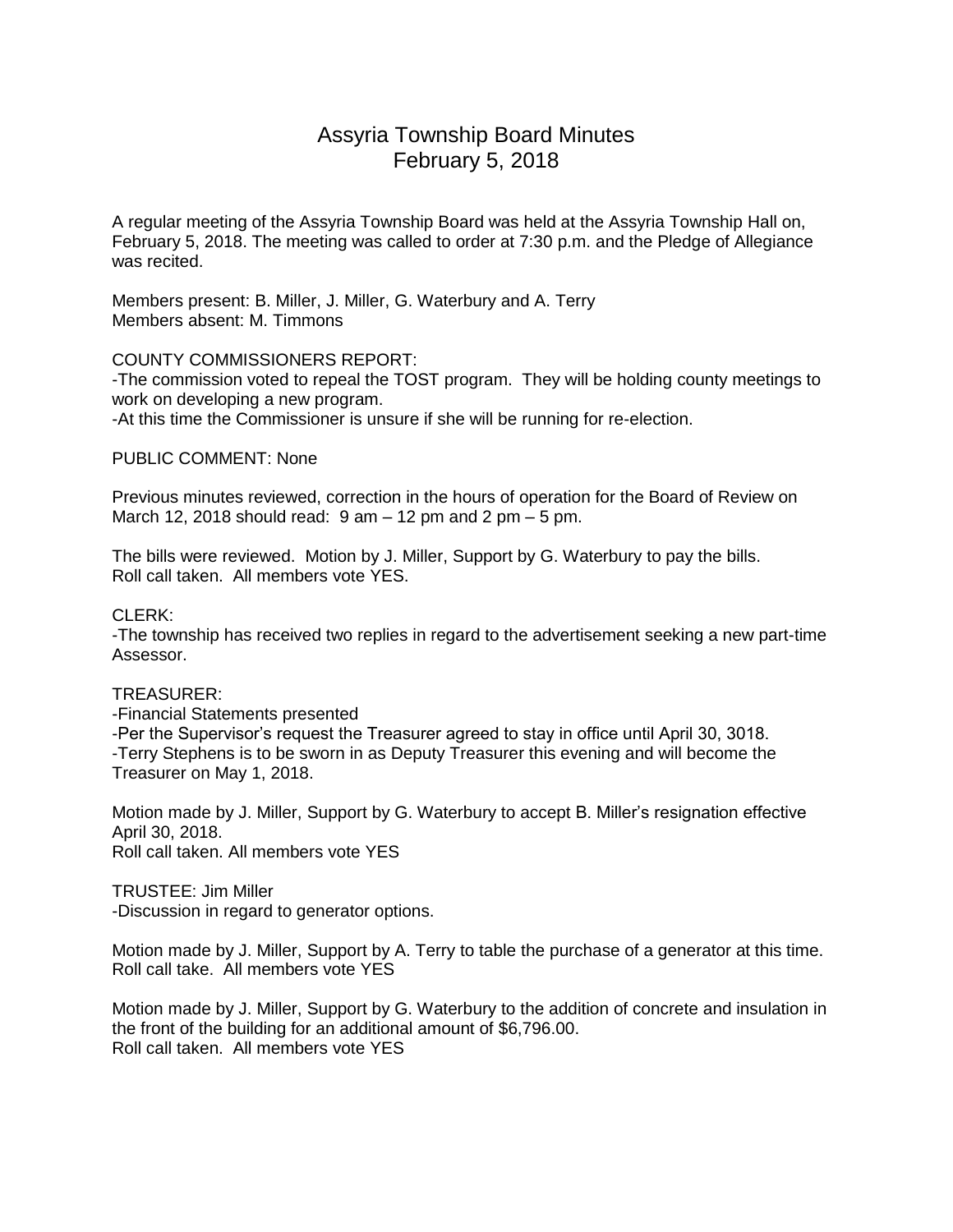-Discussion to have the contractor provide the grab bars, mirrors and residential style toilet paper holders for the restrooms.

-Discussion in regard to cabinets for the kitchen. Holding off at this time to see what we may be able to find in a display kitchen or other options. -Agreed not to have the contractor install phone or internet.

TRUSTEE: G. Waterbury

-Waterbury attended the Union Cemetery meeting on behave of Timmons and J. Miller. There has been a dissolution of the Union Cemetery.

-Discussion in regard to new soffit over the existing structure.

Motions made by G. Waterbury, Support by A. Terry to include new soffit over the existing structure for the amount of \$924.00. Roll call vote. Waterbury and Terry vote YES B. Miller and J. Miller vote NO Motion Failed

#### ASSESSOR:

-Discussion in regard to a letter received from Barry County Equalization. -Any Deed is a legal document that no one has any authority to change. -M-Dot purchased some areas as clear vison areas, he would be able to change those. -Beth will discuss this with M. Timmons and recommend turning it back to the county.

SUPERVISOR: (B. Miller as Meeting Moderator.) -Discussion in regard to a letter received by Walker, Fluke & Sheldon, PLC

Motion made by B. Miller, Support by J. Miller to have Walker, Fluke & Sheldon, PLC perform the township's audit for the year ending March 31, 2018. Not to exceed payment of more than \$4,270.00, which includes \$295.00 for the preparation of the State of Michigan Form F-65. Roll call vote. All vote YES

-The board will hold a budget work shop directly following this meeting. -Continue advertising for the Assessor position.

# PART-TIME ASSESSOR WANTED

Our present part-time Assessing Officer expects to retire in about one year. Assyria Township is a General Law township of 1,150 parcels consisting mostly of agricultural and residential properties (population of about 2,000) in southeast Barry County. We are looking to hire a parttime Michigan Certified Assessing Officer to replace him upon his retirement. Persons interested may send a letter of interest and resume to:

The Assyria Township Board P.O. Box 211 Bellevue, MI 49021 Our website is: www.assyriatwp.org

Closes April 30, 2018.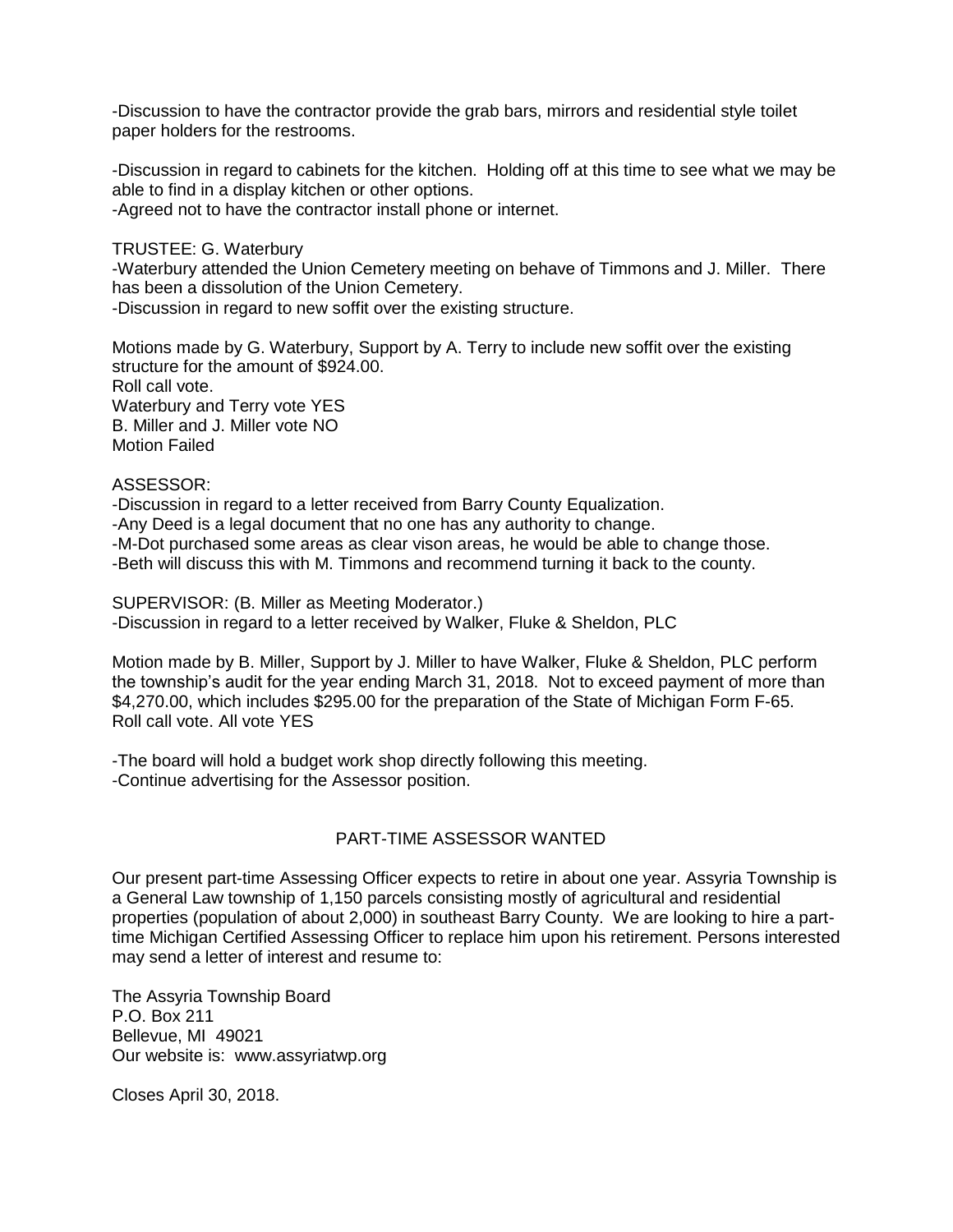A Board of Review notice is to be placed in the Reminder the  $3<sup>rd</sup>$  and  $4<sup>th</sup>$  week on February. The notice should read as follows:

#### ASSYRIA TOWNSHIP 2018 BOARD OF REVIEW NOTICE

The Assyria Township Board of Review for 2018 will be held at the Assyria Township Hall, located at 8094 Tasker Road, Bellevue, MI, on the following dates:

> March 06 (Tues) @ 6:00pm to receive the tax roll (MCL211.29(1) March 12 (Mon) 9 am - 12 pm and 2 pm - 5 pm March 14 (Wed) 6 pm - 9 pm March 15 (Thur) 6 pm - 9 pm March 16 (Fri) 6 pm - To close-out paperwork if necessary.

Residents are required to petition in person.

The tentative ratios and the estimated multipliers for each class of real property and personal property of 2018 are as follows:

|                          | Ratio   | <b>Multiplier</b> |
|--------------------------|---------|-------------------|
| Agricultural             | 46.81 % | 1.068             |
| Commercial               | 44.37 % | 1.126             |
| Industrial               | 47.38 % | 1.055             |
| <b>Residential</b>       | 48.03%  | 1.041             |
| <b>Timber Cutover</b>    | 50.00 % | 1.000             |
| Developmental            | 50.00 % | 1.000             |
| <b>Personal Property</b> | 50.00 % | 1.000             |

-A notice of the public hearing on the proposed township budget for the fiscal year 2019 and the township's regular meeting schedule needs to be placed in the Reminder in mid-February, in 11 point bold face type. The announcement should read as follows:

The Assyria Township Board will hold a public hearing on the proposed township budget for fiscal year 2019 and a copy of the budget will be available for public inspection at the Township Hall on Tasker Road at 7:30 pm on Friday, March 30. The annual meeting will follow and in turn be followed by the last meeting of the fiscal year. April's business will be conducted that night and there will be no regularly scheduled April meeting.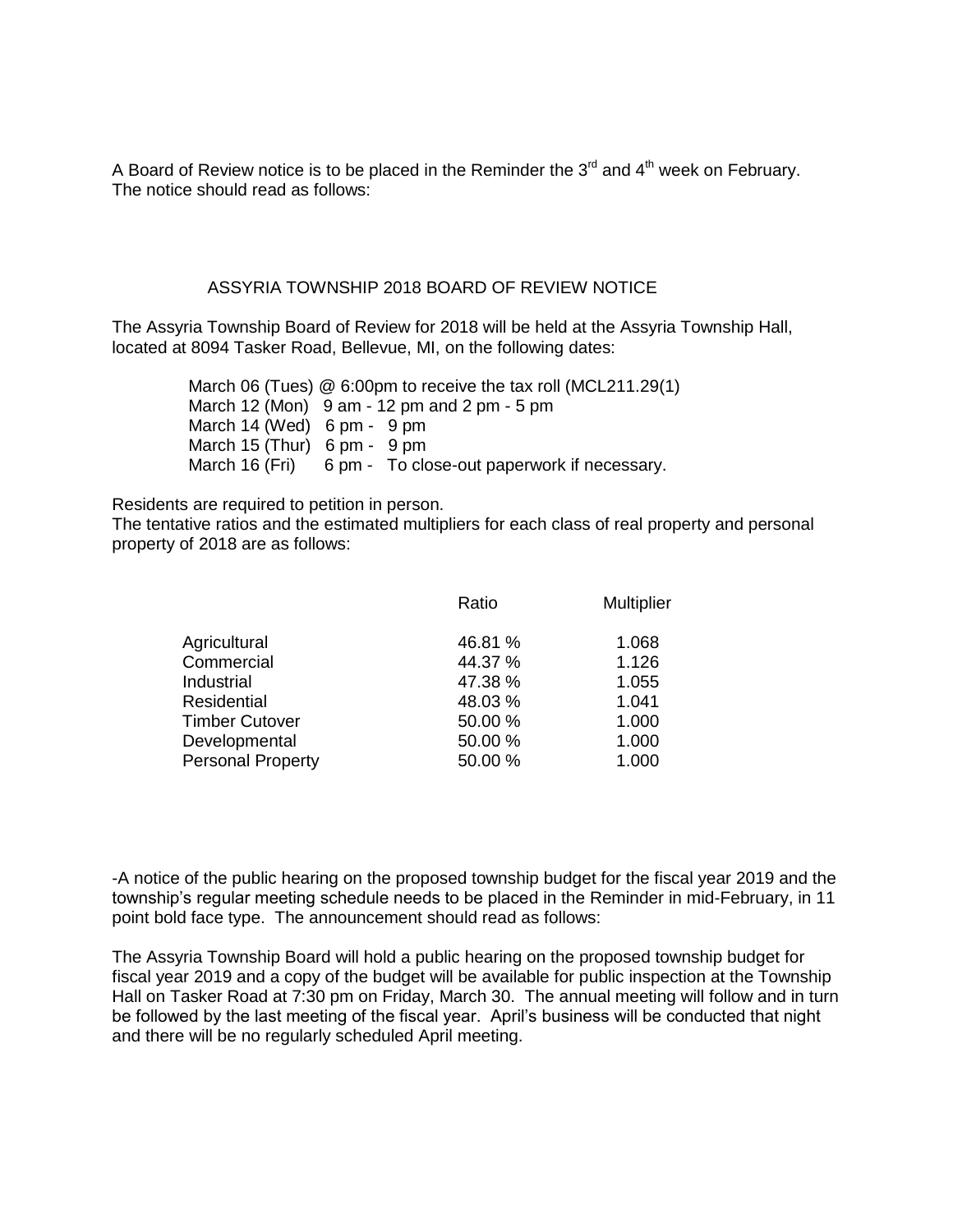## TOWNSHIP REGULAR MEETING SCHEDULE CALENDAR YEAR 2018

Jan 2<sup>nd</sup> Tue Feb 5<sup>th</sup> Mon Mar 5<sup>th</sup> Mon March  $6^{th}$  Tue  $\oslash$  6 to receive the tax roll (MCL211.29(1) March  $12^{th}$  Mon 9:00 am - 12:00 pm and 2:00 pm - 5:00 pm to receive petitions March  $14<sup>th</sup>$  Wed 6:00 pm - 9:00 pm to receive petitions March 15<sup>th</sup> Thur 6:00 pm - 9:00 pm to receive petitions<br>March 16<sup>th</sup> Fri 6:00 pm to close out paperwork if nece 6:00 pm to close out paperwork if necessary

March 30<sup>th</sup> Fri Annual meeting  $@ 7:30$  pm, followed by budget meeting, followed by final FY2017 meeting.

No April meeting. (All April business to be conducted at the last meeting in March.)

May 7<sup>th</sup> Mon Jun 4 th Mon Jul 2  $2<sup>nd</sup>$  Mon

Board of Review July 17 (Tues.) 6 pm - 7 pm to correct clerical errors and mutual mistakes of facts. Review principle residence changes & receive requests for property tax exemptions.

Aug 6<sup>th</sup> Mon Sep  $4^{\text{th}}$  Mon Oct 1<sup>st</sup> Mon Nov 5<sup>th</sup> Mon

November 6, 2018 election day.

Dec 3<sup>rd</sup> Mon

Board of Review December 11<sup>th</sup> Tue 6:00 pm – 7:00 pm to correct clerical errors and mutual mistakes of facts. Review Principle Residence changes and receive requests for property tax exemption.

### RESOLUTION TO ESTABLISH TOWNSHIP OFFICERS SALARY

WHEREAS, MCL 41.95 authorizes the Assyria Township Board to determine the salaries for the offices of supervisor, clerk, treasurer and trustees for fiscal year 2019 by adopting a resolution for each office at least 30 days prior to the township annual meeting of the electors; and WHEREAS, the current Federal cost of living increase is 2 percent the township board deems that an adjustment in the salary of the office of supervisor, clerk, treasurer and trustee is warranted.